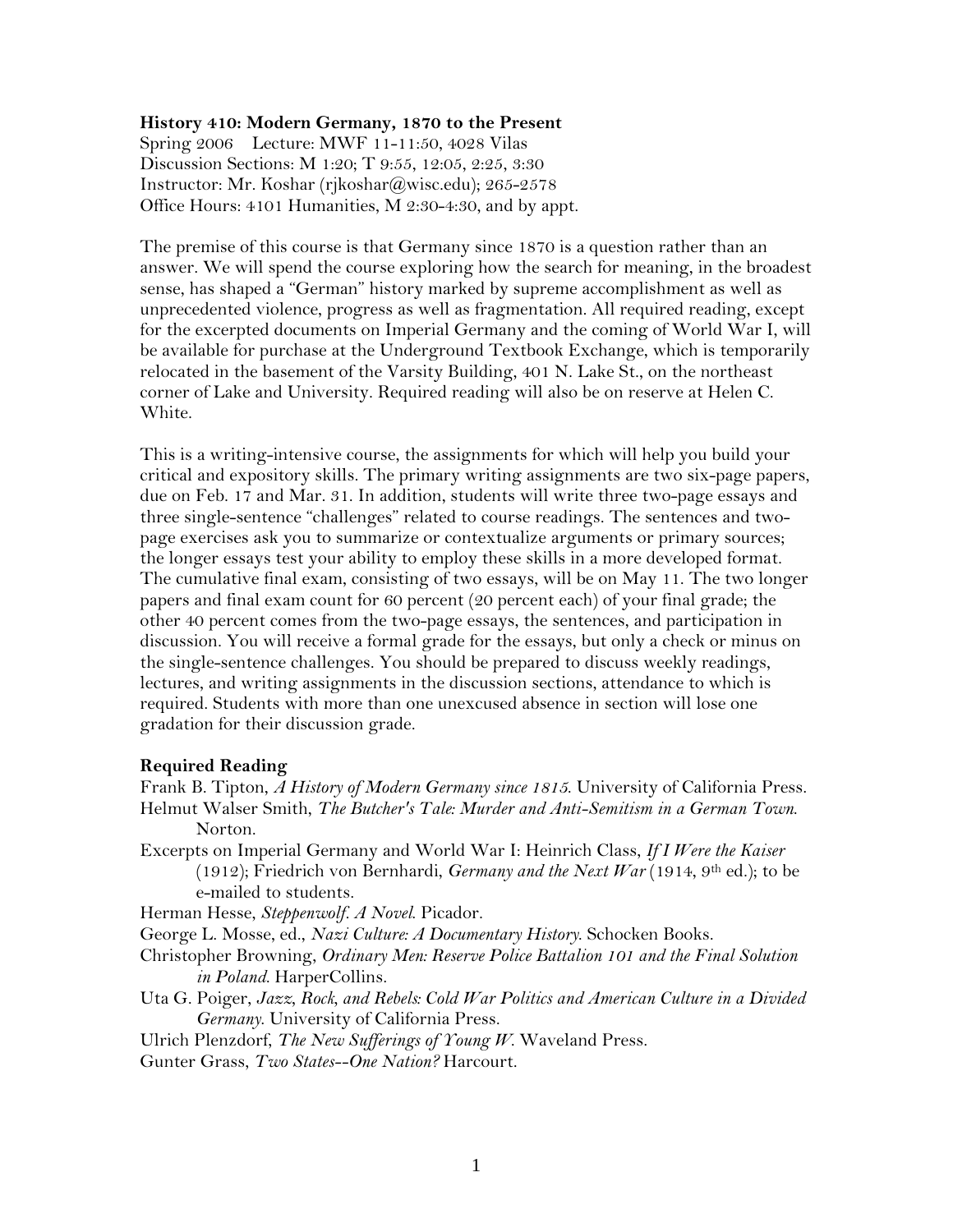# **Course Schedule**

# **Preliminaries**

| Jan. 18                  | Introduction                                                                      |
|--------------------------|-----------------------------------------------------------------------------------|
| Jan. 20                  | Germany? But where is it?                                                         |
|                          | Reading: Tipton, 1-24                                                             |
| <b>Imperial Germany</b>  |                                                                                   |
| Jan. 23-27               | The Contingent Appearance of "Germany," 1850-71                                   |
|                          | Reading: Tipton, 90-128                                                           |
|                          |                                                                                   |
| Jan. 30-Feb. 3           | National Unification and Anxiety, 1871-90<br>Reading: Tipton, 129-79; start Smith |
|                          |                                                                                   |
| Feb. 6-10                | Powerhouse on the Edge, 1890-1914                                                 |
|                          | Reading: Tipton, 180-220; complete Smith                                          |
| Feb. 13-17               | Origins of World War I                                                            |
|                          | Reading: Tipton, 223-269; excerpts from Class, von Bernhardi.                     |
|                          |                                                                                   |
|                          | World War I and the Weimar Republic                                               |
| Feb. 20-24               | Storm of Steel: World War I                                                       |
|                          | Reading: Tipton 270-322                                                           |
| Feb. 27-Mar. 3           | Weimar Republic: Hot and Cool                                                     |
|                          | Reading: Tipton, 323-369; start Hesse                                             |
| Mar. 6-10                | Weimar Republic: Small Successes, Big Failures                                    |
|                          | Reading: Tipton, 370-419; finish Hesse                                            |
|                          |                                                                                   |
| Mar. 11-19               | <b>Spring Recess</b>                                                              |
| Nazism and the Holocaust |                                                                                   |
| Mar. 20-24               | Hitler's Will to Power                                                            |
|                          | Reading: Tipton, 420-56; Mosse, chs. 1-5                                          |
|                          |                                                                                   |
| Mar. 27-31               | The National Socialist Dictatorship                                               |
|                          | Reading: Tipton, 457-495; Mosse, chs. 6-11                                        |
| Apr. 3-7                 | Ordinary Men and Willing Executioners: The Holocaust                              |
|                          | Reading: Browning                                                                 |
| Germany? But what is it? |                                                                                   |
| April 10-12              | Germany Dismembered and Occupied                                                  |
|                          | Reading: Tipton, 496-520; start Poiger                                            |
|                          |                                                                                   |
| Apr. 17-21               | Cold War Division and Reconstruction                                              |